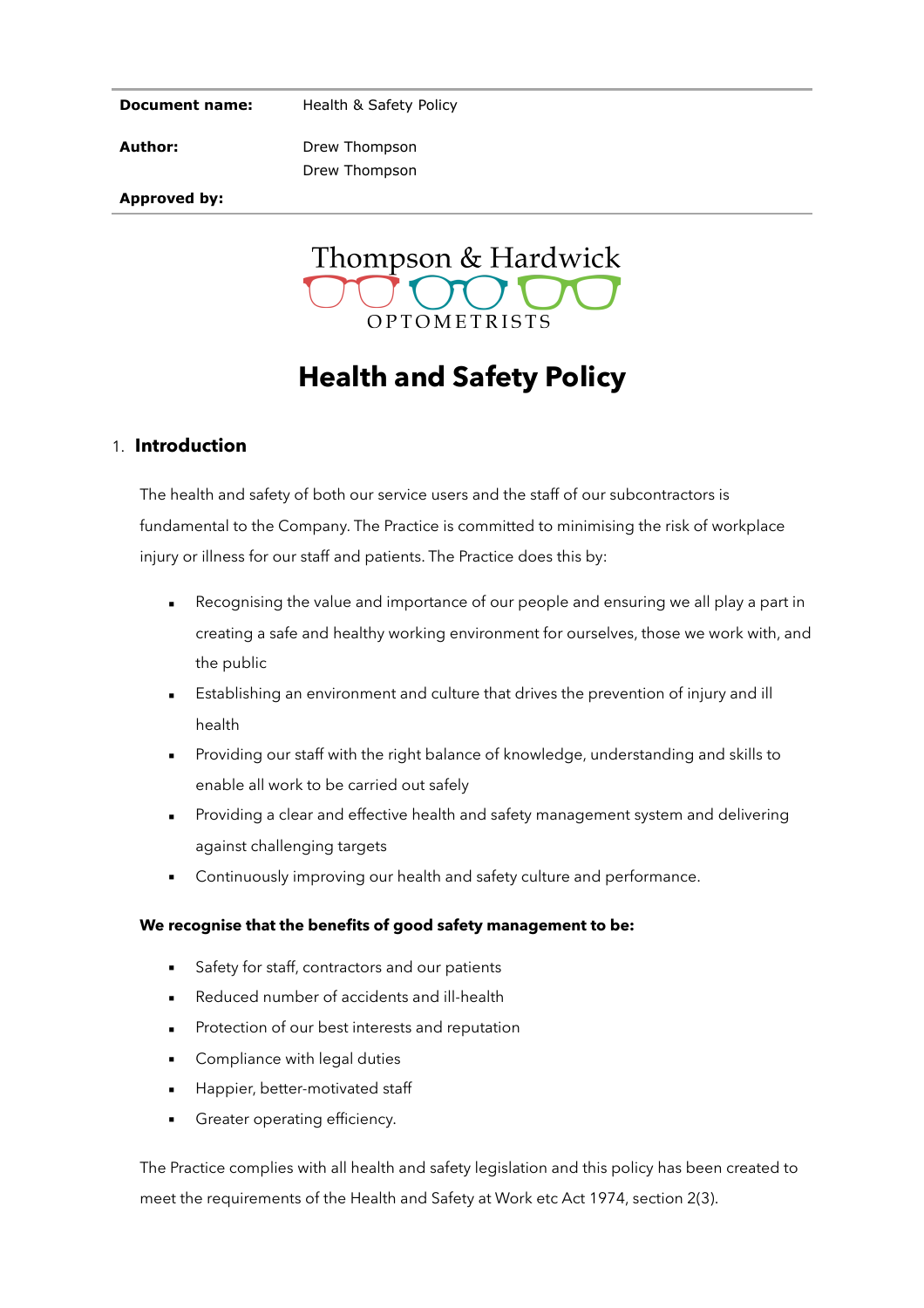Our health and safety policy will be reviewed and possibly revised in the light of experience, or because of operational or organisational changes and/or annually.

### **2. Purpose**

The purpose of this policy is to ensure that the Practice's staff perform their duties in full accordance with our commitment to health and safety.

# **3. Audience**

The audience of this policy is the Practice's staff, local NHS and health agency teams, patients and any other local stakeholder which we may liaise with when performing optical services.

# **3.1.Distribution plan**

This policy is held by the Practice's management and all our staff are required to be familiar with, and utilise, it. New staff are required to understand its contents as a part of their induction.

# **3.2.Training plan and support**

The Practice's management and health and safety lead identity training issues with staff and develop support programmes as required. This can be either individually or with the whole team and takes in induction training and job specific training. We carry out consultations with employees to obtain their feedback and suggestions on health and safety issues. Training records are retained.

#### 4. **Roles and responsibilities**

Our named health and safety lead with overall responsibility for health and safety is Mr Drew Thompson. The health and safety lead is responsible for ensuring that staff are sufficiently trained and are aware of their responsibilities. The health and safety lead will:

- Undertake consultation with employees on health and safety matters
- Undertake supervision and training of new members of staff in health and safety matters
- Identify when maintenance is needed, draw up maintenance procedures, reporting problems purchasing of new equipment
- Ensure safe handling and use of substances (if applicable).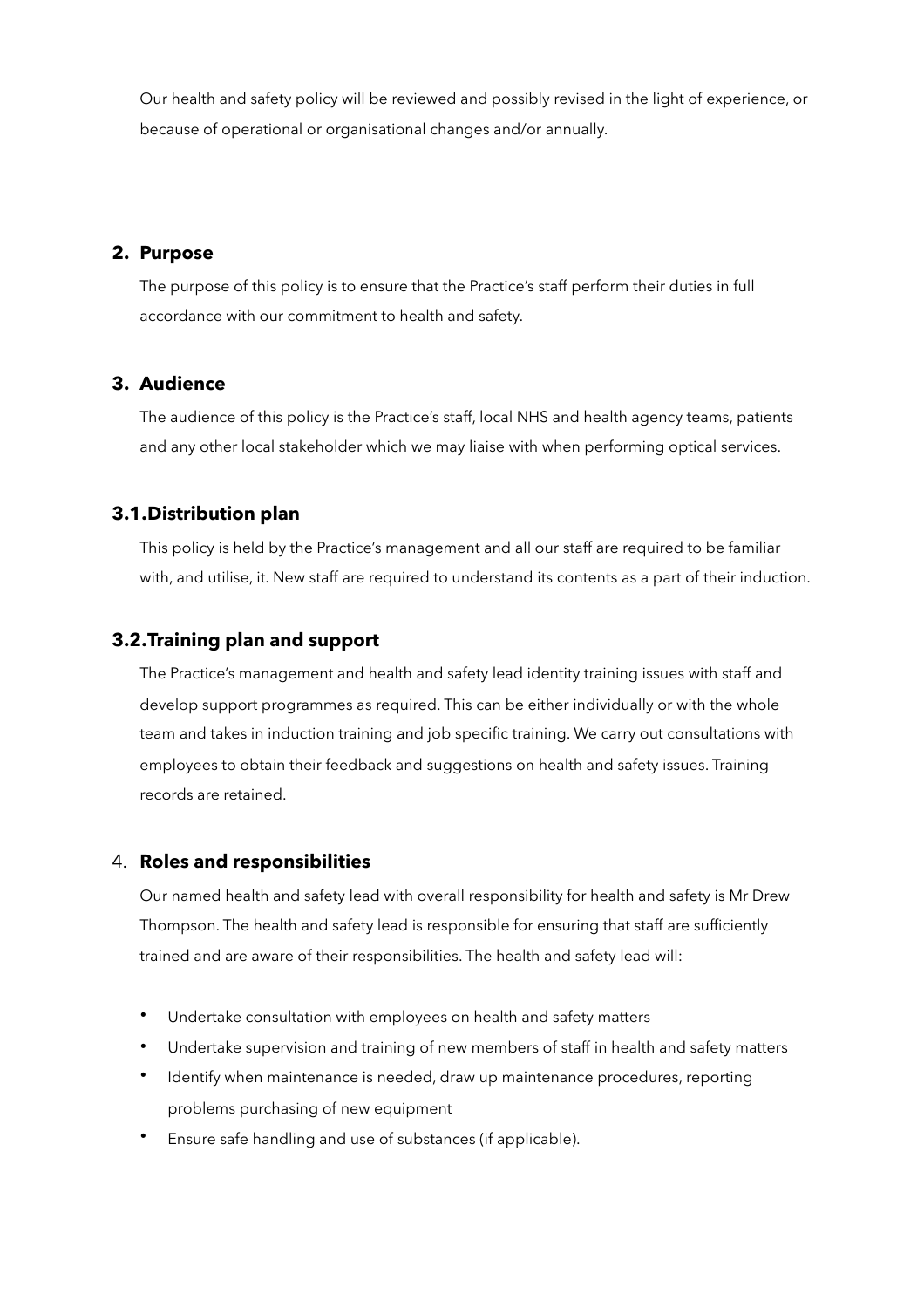All staff are responsible for ensuring they perform their duties safely and with due regard to the health and safety of their patients, their colleagues and themselves. Staff must ensure that they:

- Are responsible for acting in a safe manner whilst at work
- Take reasonable care of our own safety
- Take reasonable care of the safety of others affected by what we do or fail to do
- Not interfere with or misuse, intentionally or recklessly, anything provided in the interests of safety
- Co-operate so that we can fulfil our legal duties e.g. comply with our safety rules
- Set a good personal example in relation to health and safety
- Follow the requirements of our health and safety policy and management system.

# **5. Process/ Procedure**

We employ the following processes/procedures for elements of health and safety securitisation:

**Accidents:** All accidents should be reported by staff to the health and safety lead. Records of accidents will be kept by the health and safety lead and a member of staff will be trained in first aid. The health and safety lead requires, arranges and retains record of health and safety incidents. They explain to staff where first aid equipment is stored and the appointed person/ first aider for first aid.

**Access:** Staff are required to keep passageways clear of obstacles, particularly cables.

**Electrical equipment:** Staff must not tamper with electrical equipment or attempt to make repairs. All faults should be reported to the health and safety lead who will report it to a competent person to rectify. Sockets should not be overloaded. Personal equipment should not be used in the office.

**Fire hazards:** The Practice conducts fire risk assessments and checks on escape routes, fire extinguishers, alarms and evacuation procedures. Evacuation points are clearly displayed to staff and patients. Staff should be familiar with emergency procedures.

**Hazards:** Staff should report potential hazards to the health and safety lead.